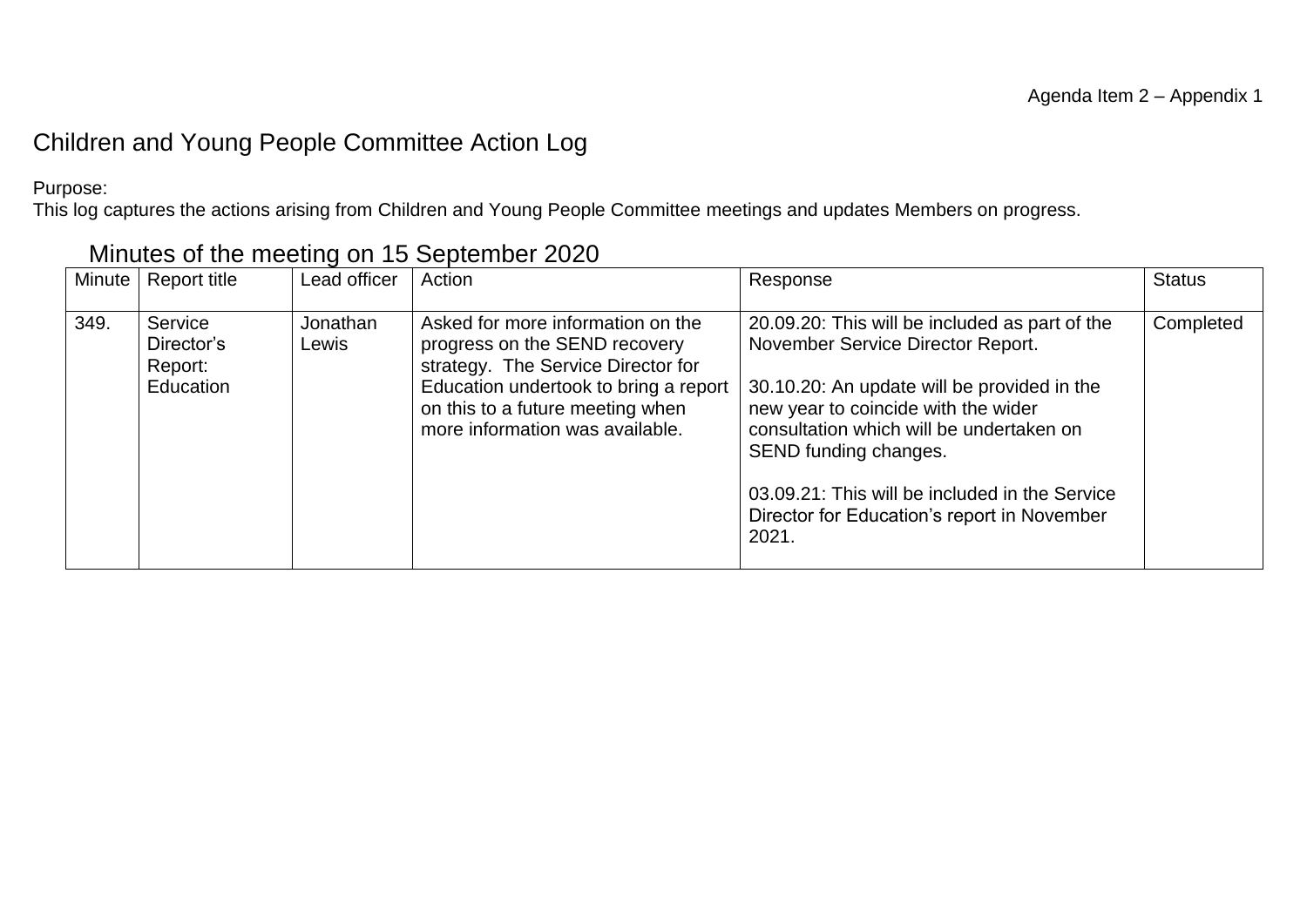# Minutes of the meeting on 10 November 2020

| Minute | <b>Report title</b>                                                                         | Lead officer                         | Action                                                                                                                                    | Response                                                                                                                                                                                                                                                                                                                                                                                                                                                                                                                                                                                                                                                                                                                                      | <b>Status</b> |
|--------|---------------------------------------------------------------------------------------------|--------------------------------------|-------------------------------------------------------------------------------------------------------------------------------------------|-----------------------------------------------------------------------------------------------------------------------------------------------------------------------------------------------------------------------------------------------------------------------------------------------------------------------------------------------------------------------------------------------------------------------------------------------------------------------------------------------------------------------------------------------------------------------------------------------------------------------------------------------------------------------------------------------------------------------------------------------|---------------|
| 371.   | Early Help,<br>Older Children<br>and Vulnerable  <br>Adolescents<br>Strategy<br>Development | Lou<br>Williams/<br>Nicola<br>Curley | To circulate the ISOS report and<br>arrange a workshop with ISOS for<br>committee members. This may be<br>opened up to other councillors. | 08.01.21: The ISOS report will be circulated when<br>available and the workshop arranged after that.<br>This has been overtaken a little by events. With<br>the agreement of the Chair, a briefing is to be<br>prepared that will describe how the work of the<br>ISOS partnership has fed into the development of<br>the early help strategy that in turn is one of the<br>fundamental building blocks for the development<br>of the Children and Maternity Collaborative. This<br>can then be shared with Spokes. A workshop/<br>training event will follow. Briefing to be completed<br>by end September 2021 with workshop to follow.<br>17.11.21: Briefing Paper completed and circulated<br>to Spokes. Workshop scheduled for Jan 2021. | Completed     |

# Minutes of the meeting on 29 June 2021

| <b>Minute</b> | Report title | ∟ead     | Action                               | Response                                          | <b>Status</b> |
|---------------|--------------|----------|--------------------------------------|---------------------------------------------------|---------------|
|               |              | officer  |                                      |                                                   |               |
| -8.           | Service      | Jonathan | Officers undertook to provide a list | 03.09.21: This will be included in the Service    | Completed     |
|               | Director's   | ∟ewis    | of schools offering breakfast clubs  | Director for Education's report in November 2021. |               |
|               | Report       |          | outside of the meeting.              |                                                   |               |
|               | Education    |          |                                      |                                                   |               |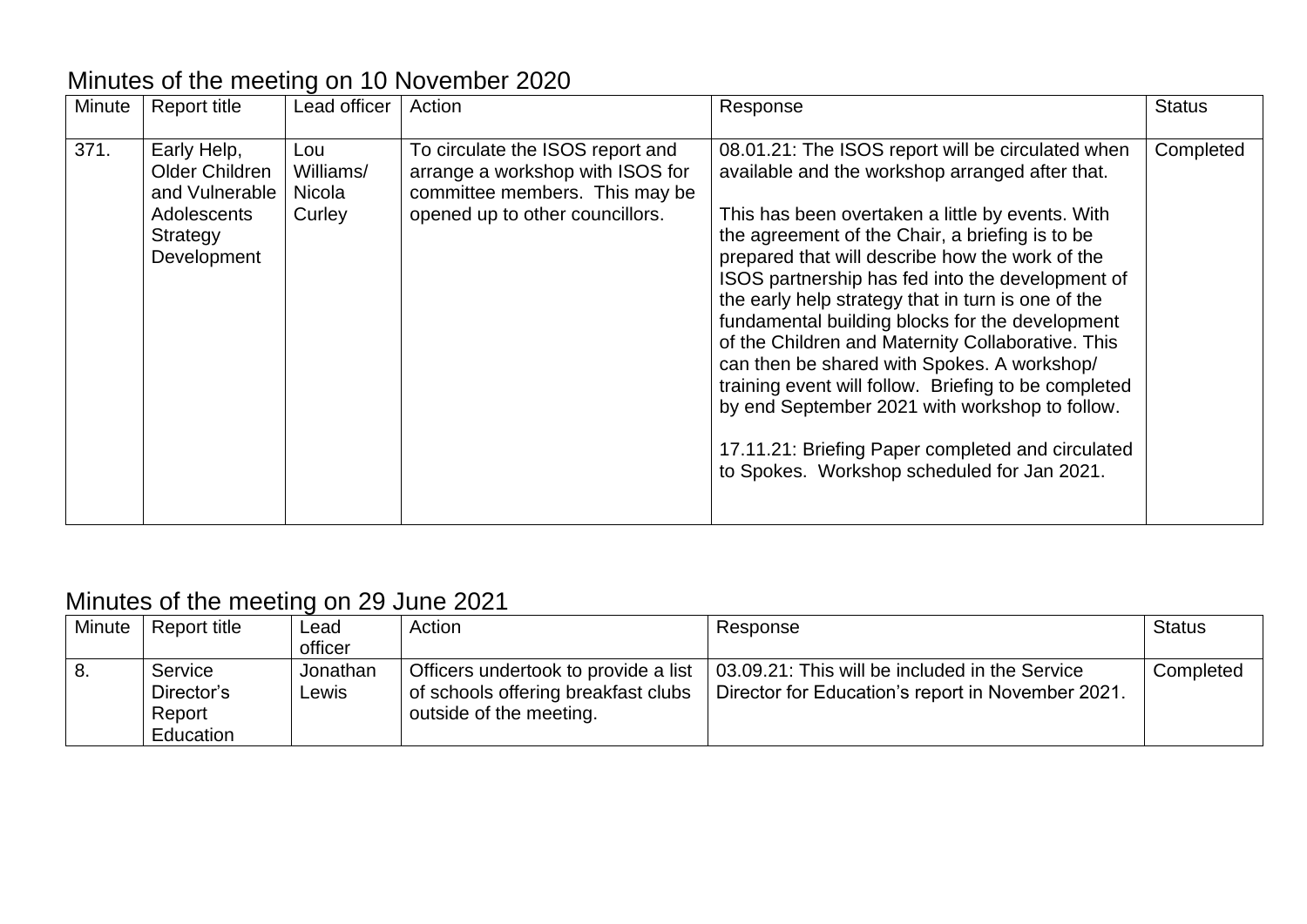#### Minutes of the meeting on 14 September 2021

| 15. | Petitions and<br>Public<br>Questions                                                                                 | Jonathan<br>Lewis                                | 19.10.21: Mr Boyle advised that he<br>had not received the information<br>on student forecasts.                                                                                                                           | 04.10.21: Details of the detailed student forecasts<br>and methodology behind these were sent to Mr<br>Boyle.<br>19.10.21: Mr Boyle says information on student<br>forecasts was not provided. Holding response<br>sent.<br>08.11.21: Student forecast information sent to Mr<br>Boyle.   | Completed |
|-----|----------------------------------------------------------------------------------------------------------------------|--------------------------------------------------|---------------------------------------------------------------------------------------------------------------------------------------------------------------------------------------------------------------------------|-------------------------------------------------------------------------------------------------------------------------------------------------------------------------------------------------------------------------------------------------------------------------------------------|-----------|
| 19. | Home to School<br>Transport                                                                                          | Jonathan<br>Lewis/<br>Stephanie<br><b>Miller</b> | Officers undertook to provide<br>details of the cost per mile for taxi<br>provision outside of the meeting.                                                                                                               | 19.10.21: We have just retendered a number of<br>routes for September and an update will be sent to<br>members in December.                                                                                                                                                               | On-going  |
|     |                                                                                                                      | Jonathan<br>Lewis/<br>Stephanie<br><b>Miller</b> | Officers offered to share more<br>information on the proposed<br>timeline with the committee if the<br>proposal to consult was approved.                                                                                  | 19.10.21: This will be included in the Service<br>Director for Education's November report.                                                                                                                                                                                               | Completed |
| 20. | Covid 19 Local<br>Support Grant-<br>Summer<br><b>Holiday Support</b><br>- Procurement<br>of Voucher<br><b>Scheme</b> | Adrian<br>Chapman                                | A Member noted that the appendix<br>to the report did not contain any<br>detailed information about the<br>basket of services available in<br>Fenland. Officers undertook to<br>circulate this outside of the<br>meeting. | 19.10.21: The Service Director for Adults and<br>Communities will provide this information.<br>19.11.21: Fenland area services are included in<br>the pack presented to Committee, at slides 30, 31<br>and 32. Slides up to and including slide 11 do not<br>form part of the final pack. | Completed |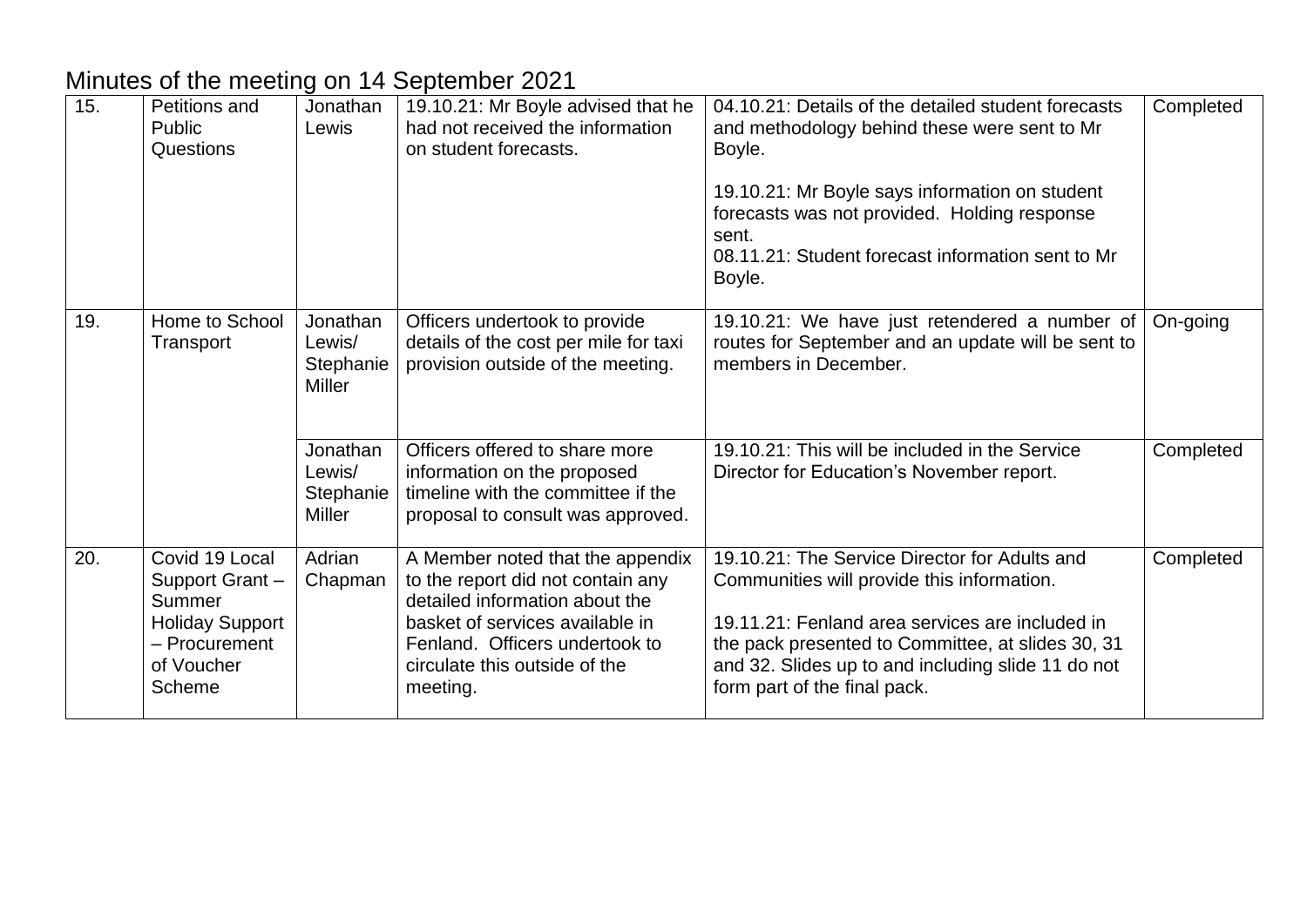# Minutes of the Meeting on 19 October 2021

| 28. | Household<br><b>Support Grant</b>                             | Jonathan<br>Lewis                    | A report will be brought to the next<br>meeting on the procurement<br>process.                                                                                                                                                                                                                                    | 01.11.21: Report added to the agenda for CYP's<br>November meeting.                                                                                                                                                                                                       | Completed |
|-----|---------------------------------------------------------------|--------------------------------------|-------------------------------------------------------------------------------------------------------------------------------------------------------------------------------------------------------------------------------------------------------------------------------------------------------------------|---------------------------------------------------------------------------------------------------------------------------------------------------------------------------------------------------------------------------------------------------------------------------|-----------|
| 28. |                                                               | Jonathan<br>Lewis                    | Officers offered either an update<br>report or a briefing note on learning<br>from this and previous iterations of<br>the scheme, depending on the<br>Committee's preference.                                                                                                                                     | 19.11.21: Further information is included in the<br>Service Director's report for the meeting on 30<br>November 2021.                                                                                                                                                     | Completed |
| 28. |                                                               | Adrian<br>Chapman                    | The Executive Director: People<br>and Communities stated that the<br>report to COSMIC would include<br>more data around the ethnicity of<br>recipients and she would ask the<br>Service Director for Adults and<br>Communities to update CYP on<br>this.                                                          | 19.11.21: An analysis of the former Winter Support<br>Fund has been completed by one of our<br>management graduates, including information<br>about the demographic profile of applicants. A<br>copy of this report has been shared with CYP<br><b>Committee Members.</b> | Completed |
| 28. |                                                               | Jonathan<br>Lewis/<br>Simon<br>Cobby | <b>Officers stated that Members</b><br>would be provided with a range of<br>media-friendly information which<br>could be shared with their<br>residents. Members were also<br>encouraged to share the letter<br>which the Service Director for<br>Education had sent to parents<br>advising them about the grant. | 15.11.21: This information was included in the<br>Service Director for Education's weekly update to<br>Members and MPs on 22 October 2021.                                                                                                                                | Completed |
| 29. | <b>Business</b><br>Planning<br>Proposals 2022-<br>27: Opening | Jonathan<br>Lewis                    | Officers undertook to circulate the<br>SEND strategy to committee<br>members.                                                                                                                                                                                                                                     | 19.11.21: Members and the public can access our<br>SEND strategy on the <b>County Council website.</b>                                                                                                                                                                    | Completed |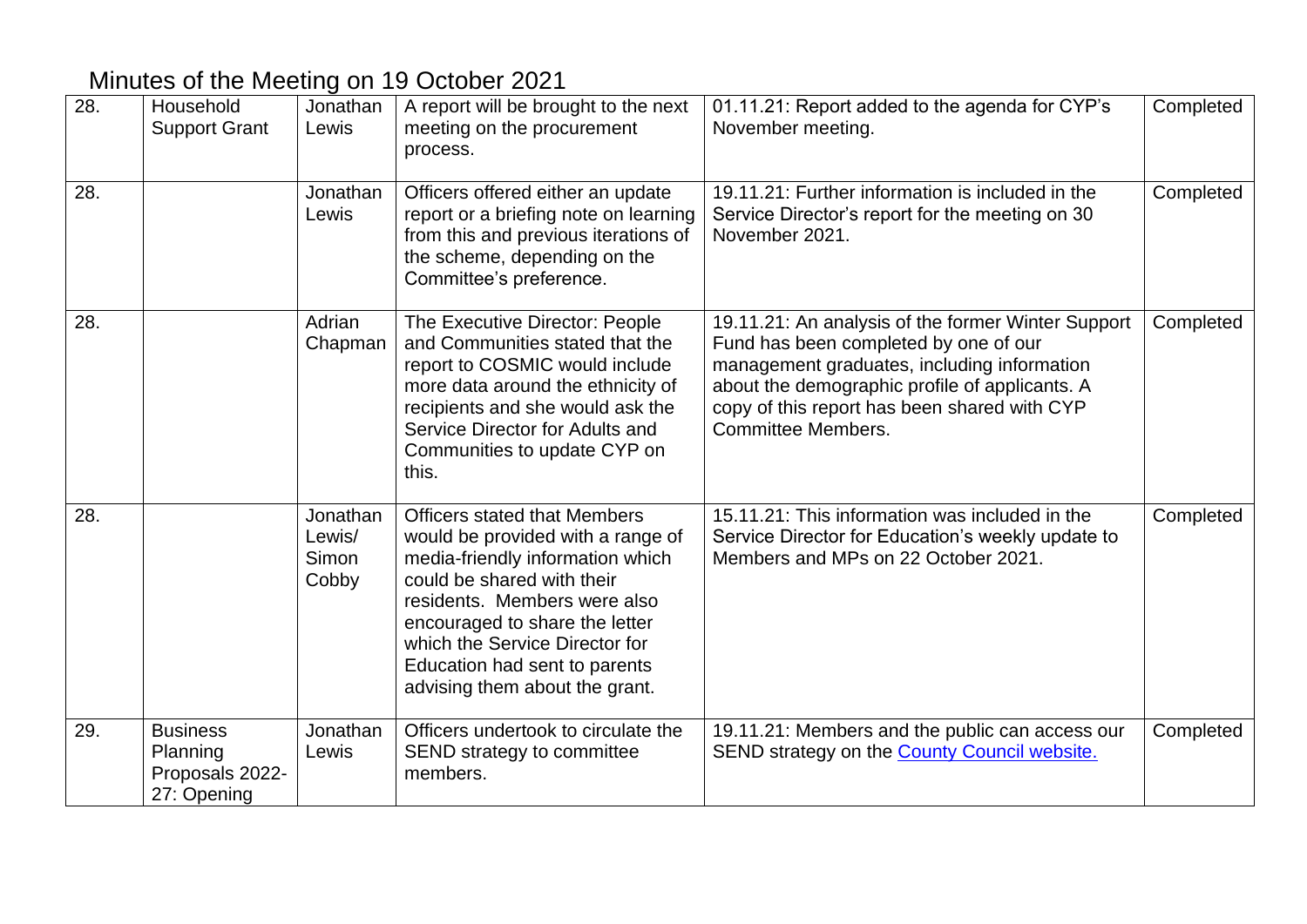|     | Update and<br>Overview                                                         |                            |                                                                                                                                                                                                                                                                                                                                                                                                                |                                                                                                                                                                                                              |           |
|-----|--------------------------------------------------------------------------------|----------------------------|----------------------------------------------------------------------------------------------------------------------------------------------------------------------------------------------------------------------------------------------------------------------------------------------------------------------------------------------------------------------------------------------------------------|--------------------------------------------------------------------------------------------------------------------------------------------------------------------------------------------------------------|-----------|
| 29. |                                                                                | Lou<br>Williams            | A Member asked about level of<br>funding for children's mental health<br>services. The Director of<br>Children's Services stated that the<br>local clinical commissioning group<br>(CCG) was the primary investor in<br>children's mental health services.<br>The provision of care was the<br>responsibility of the Adults and<br>Health Committee, but the figures<br>could be shared with the<br>committee. | 17.11.21: Information circulated to committee<br>members by email.                                                                                                                                           | Completed |
| 29. |                                                                                | Wendi<br>Ogle-<br>Welbourn | The Executive Director for People<br>and Communities offered a report<br>or briefing note on children's<br>mental health services, CCG<br>investment and the 'United'<br>programme.                                                                                                                                                                                                                            | 17.11.21: Information circulated to committee<br>members by email.                                                                                                                                           | Completed |
| 29. |                                                                                | <b>Martin</b><br>Wade      | Officers offered a note around the<br>precise funding route envisaged in<br>relation to the proposed temporary<br>funding from reserves described at<br>paragraph 4.12 of the report.                                                                                                                                                                                                                          | 06.11.21: An updated approach to use of reserves<br>and one-off investment will be announced at<br>Strategy and Resources Committee alongside the<br>medium-term financial strategy review in due<br>course. | Completed |
| 30. | Service<br>Committee<br>review of the<br>draft 2022/23<br>capital<br>programme | Jonathan<br>Lewis          | Officers offered more detailed<br>paper on demography figures in<br>Wisbech.                                                                                                                                                                                                                                                                                                                                   | 19.11:21: This will be included in the report to the<br>committee on 30 November.                                                                                                                            | Completed |